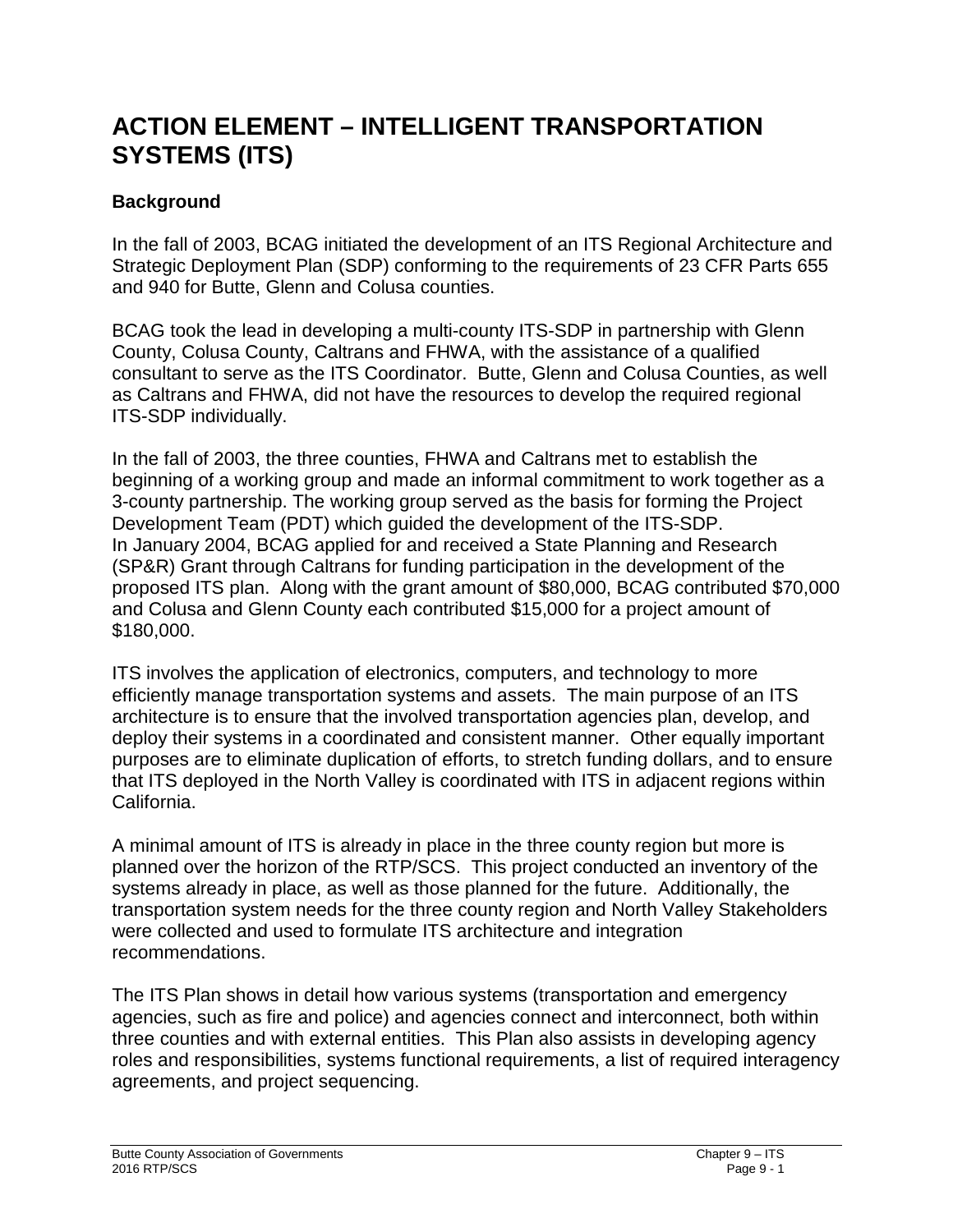Within the next 10 years, it is expected that integration of the strategies identified will be one of BCAG's primary goals in developing transportation projects. The Butte County region has significant transportation issues developing and recognizes the limited amount of funds available to accomplish those needs.

It is expected that within the horizon of the RTP/SCS, ITS strategies will become commonplace in project development together with increased application efficiencies of developing technologies. BCAG will make every effort to seek out and apply these technologies that will make sense and provide an overall cost efficiency to the increased development of our local transportation needs.

# **Purpose and Need**

The purpose is to maintain and develop the required regional architecture compliance and implementation of a *North Valley ITS Strategic Deployment Plan - SDP*. The project benefits are expected to be a more expeditious and consistent integration of ITS into the state and regional transportation planning and programming process in the North Valley area.

The project goals are: a) a more cohesive approach to ITS implementation in the three North Valley counties leading to multi-region support to the statewide ITS framework; b) implementation of ITS technologies in the multi-region, including improvements in data collection, distribution, system operation, and other areas; and c) better integrated development and implementation of state and regional transportation plans, projects and services.

BCAG recognizes the significant role of ITS in the transportation planning and programming process. As such, as the regional architecture is developed and potential projects or project components are identified, the RTP/SCS will be included to ensure consistency between the Architecture and the long range plan.

# **ITS Development**

On August 19, 2004, BCAG hosted a training session at the City of Chico Council Chambers for owners/operators of ITS systems. The workshop was intended to give participants an overview of ITS and the types of projects that may be considered in the development of a more efficient and useful transportation system for both the more urbanized areas and those that are rural in the region.

As the population increases, so will traffic congestion. Funding availability to address the increase in congestion has not kept pace with infrastructure needs and is expected to fall farther behind as time goes on. As such, it has become more important to pursue different strategies like ITS aimed at making the existing infrastructure more efficient for all users and operators. All aspects of the ITS development have been posted at [www.iteris.com/northvalleyits.](http://www.iteris.com/northvalleyits) Appendix 4 includes the Scope of Work for the North Valley ITS Strategic Deployment Plan – SDP Project led by BCAG. This information is also posted on BCAG's website.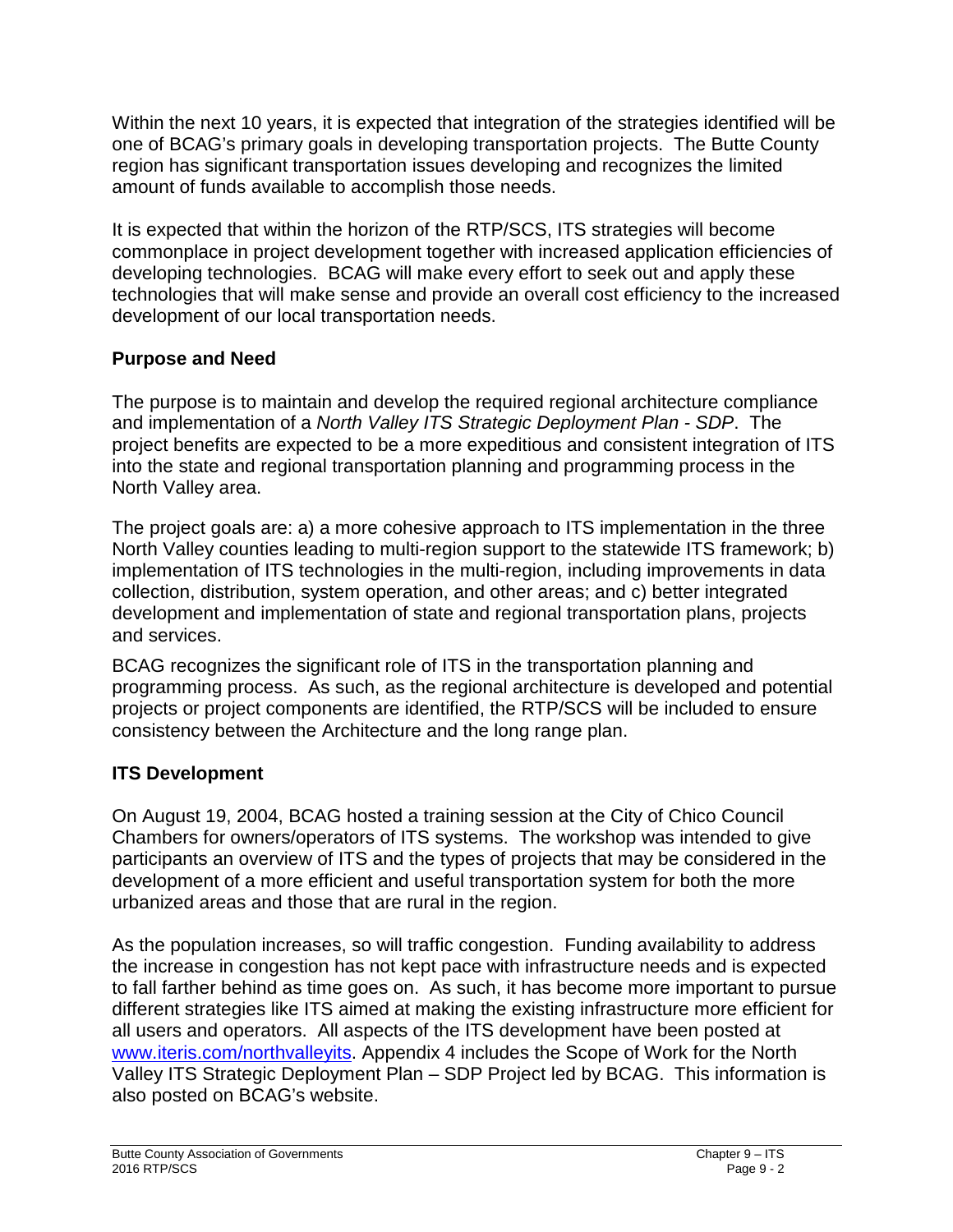#### **Northern California Super-Region ITS Master Plan Development**

During the 2016/17 Caltrans will be taking the lead in developing the Northern California Super-Region ITS Master Plan. The Regional Intelligent Transportation System (ITS) Master Plan (Plan) is a roadmap for integration of ITS strategies into the North State Super Region's (Super Region) transportation system over the next ten (10) years. A map of the Super Region can be viewed at www.superregion.org. The Regional ITS Master Plan will be developed through a cooperative effort by the California Department of Transportation (Caltrans), the Federal Highway Administration (FHWA), and the Super Region's transportation planning and operating agencies in the following counties: Butte County, Colusa County, Del Norte County, Glenn County, Humboldt County, Lake County, Lassen County, Mendocino County, Modoc County, Nevada County, Plumas County, Shasta County, Sierra County, Siskiyou County, Tehama County, and Trinity County.

The Plan addresses ITS subsystems, as well as those planned for development over the next ten (10) years and provides a framework that includes the entire transportation network down to individual transportation projects. Each ITS project can be viewed as an element of the overall ITS network that will be implemented over time. The expectation is to achieve a shared vision of how each agency's systems will work together in the future, sharing information and resources to provide a safer, more efficient, and more effective transportation system for travelers utilizing the transportation system network.

The Regional ITS Master Plan is viewed as a living document that will require regular updates by Caltrans staff to ensure that it maintains accurate representation of the Region's ITS elements. The key is to plan for technology deployment in a cooperative environment among stakeholders in a sensible manner to promote the efficiency of project deployment and stakeholder resources. Based on the vision for the Regional ITS Master Plan and the specific needs of Caltrans Districts and our partners, this effort will identify all applicable ITS concepts that could be applied to each corridor based on their unique characteristics. It will also identify quantitative and qualitative performance criteria for the strategies consistent with FHWA's guidance on regional ITS architecture plans.

The Plan will cover services across a broad range of ITS, including:

- Traffic management,
- Incident management,
- Emergency service,
- Transit management,
- Traveler information,
- Archived data management,
- Maintenance and construction operations,
- Commercial vehicle operations, and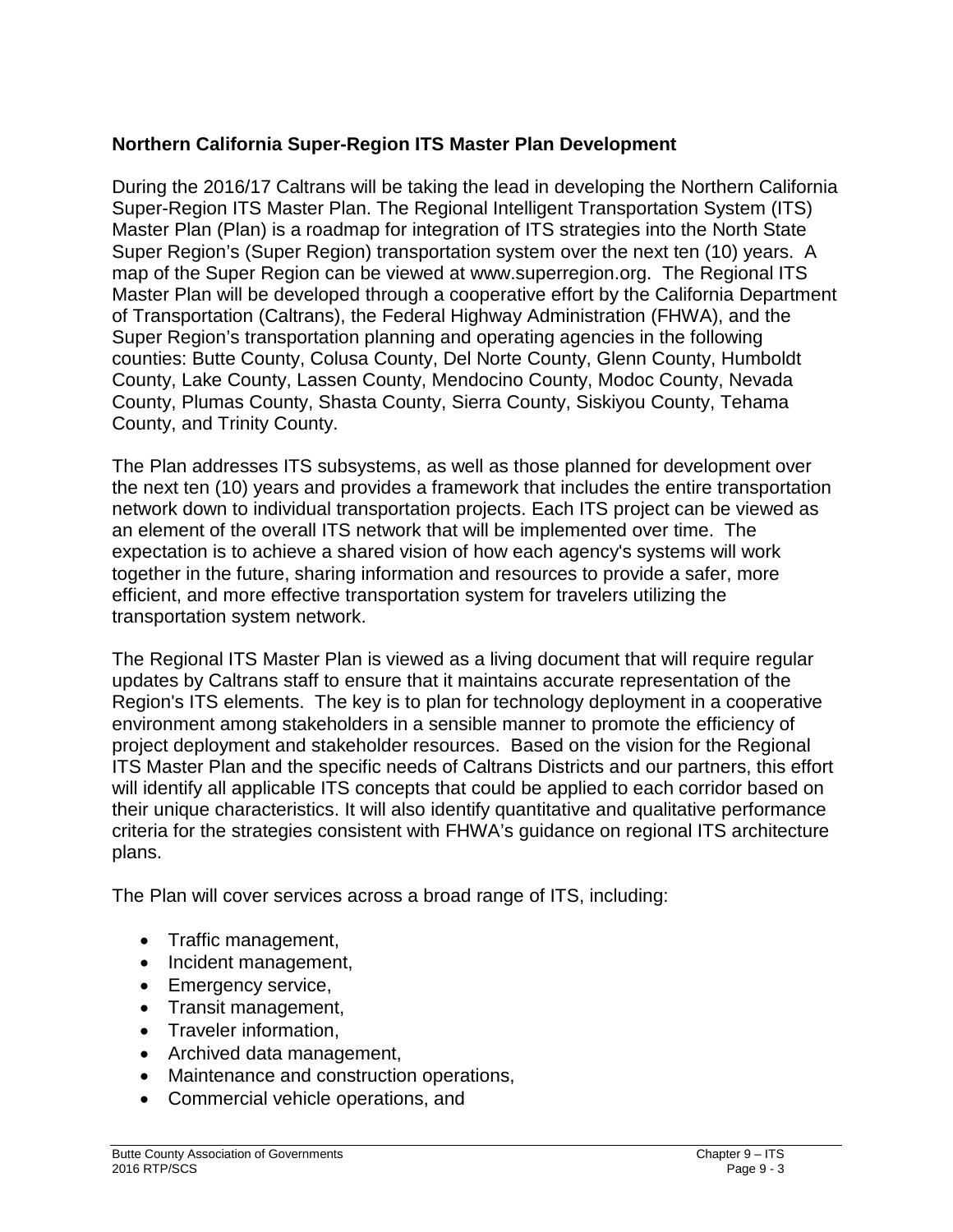• Autonomous and Semi-autonomous vehicles

The Regional ITS Master Plan is an important tool that will be used by:

- Transportation agencies to recognize and plan for transportation integration opportunities, not only in Caltrans Districts, but the whole Region with applicability on a statewide basis.
- Caltrans to better reflect integration opportunities and operational needs into the transportation planning process, and
- Other organizations (private sector) and individuals that use the transportation system in the Region.

The Plan provides a framework that includes the entire transportation network down to individual transportation projects. Each ITS project can be viewed as an element of the overall ITS network that will be implemented over time. By identifying problems as well as prioritized needs of the transportation network, a workgroup of Caltrans staff, Metropolitan Planning Organizations (MPO) and Regional Transportation Planning Agencies (RTPA) will establish a set of goals and measurable objectives for the Regional ITS Master Plan. These goals and objectives will then help us define a clear and concise vision which in turn will help to shape the Regional ITS Master Plan through consensus building.

Based on the vision for the Regional ITS Master Plan and the specific needs of Caltrans Districts and our partners, this effort will identify all applicable ITS concepts that could be applied to each corridor based on their unique characteristics. It will also identify quantitative and qualitative performance criteria for the strategies. This would be consistent with FHWA's guidance on regional ITS architecture plans.

## **Transportation Systems Management (TSM)**

The phrase Transportation Systems Management (TSM) is often used interchangeably with Transportation Control Measures (TCMs) and Travel Demand Management (TDM) to describe a series of techniques designed to maximize the efficiency of the existing transportation system by reducing dependence on single occupant vehicles. The common goal of TSM, TCMs, and TDM are to reduce traffic congestion, improve air quality, and reduce or eliminate the need for new and expensive transportation infrastructure. Techniques are generally low-cost measures to reduce travel demand or improve the utilization of existing transportation facilities.

The differences between the three concepts are subtle. Each contains alternative transportation measures, such as carpooling, transit, bicycle, walking, vanpooling, compressed workweeks, and telecommuting. Transportation Systems Management (TSM) places emphasis on reducing traffic congestion by increasing the person-trip capacity of existing transportation systems. As such, TSM techniques also include restriping roadways for channelization, ramp metering, and establishment of freeway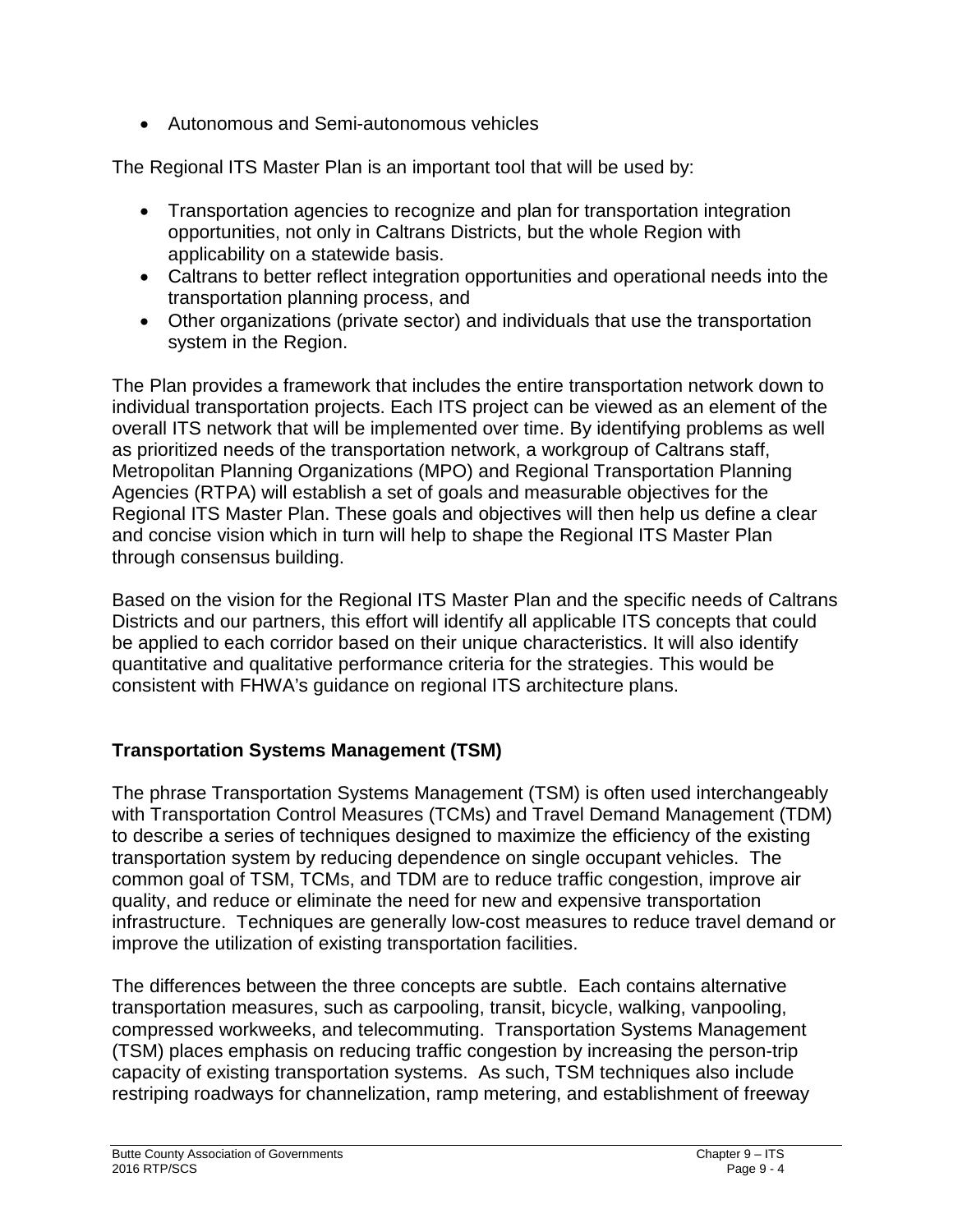auxiliary lanes. Travel Demand Management (TDM) emphasizes reducing the demand for single occupant vehicle travel through techniques such as teleconferencing and advanced communication technology. Transportation Control Measures (TCMs) focus on reducing air pollution through techniques such as alternative fuel vehicles.

Since 1981, the Federal Highway Administration (FHWA) and the Federal Transit Administration (FTA) have required that Transportation Systems Management (TSM) be part of the regional transportation planning and programming process. Specifically, the Regional Transportation Plan must have a TSM element that describes how the region intends to deal with the movement of people and goods by improving the efficiency and effectiveness of the total transportation system.

## **Purpose and Need**

The purpose of identifying TSM Strategies is to document techniques for the local jurisdictions to consider in efforts to encourage TSM strategies as part of the project implementation process. Documentation of TSM strategies is necessary in order to assist in reducing congestion, improving traffic flow, and providing alternatives to traditionally designed projects.

## **TSM and TDM Strategies**

## Traffic Flow Improvements

As traffic on highways and primary arterials increases, so will congestion and air quality problems. Traffic flow improvements, such as ramp metering, changeable message signs, and closed-circuit traffic surveillance, may be considered for use to maximize the capacity of existing roadways. All of these techniques are currently in use in major urban areas of California.

Ramp metering is a technique that spaces the entrance of vehicles onto the freeway. Cars are stopped on the on-ramp by a traffic light, which then allows one vehicle to enter the freeway each cycle. This technique makes merging smoother and reduces traffic backups due to platoons of cars trying to merge onto the freeway at the same time.

Changeable message signs advise drivers of traffic problems ahead. This technique allows motorists to anticipate traffic slowdowns and weather conditions, leading to fewer accidents, or to take alternative routes. Changeable message signs have been used for many years on Interstate 80 to advise travelers of road conditions and closures to prevent travelers from being caught unprepared for snowy weather over the summit of the Sierra.

Roadway restriping, channelization, elimination of on-street parking, and computerized signalization are techniques currently used to improve the flow of traffic without new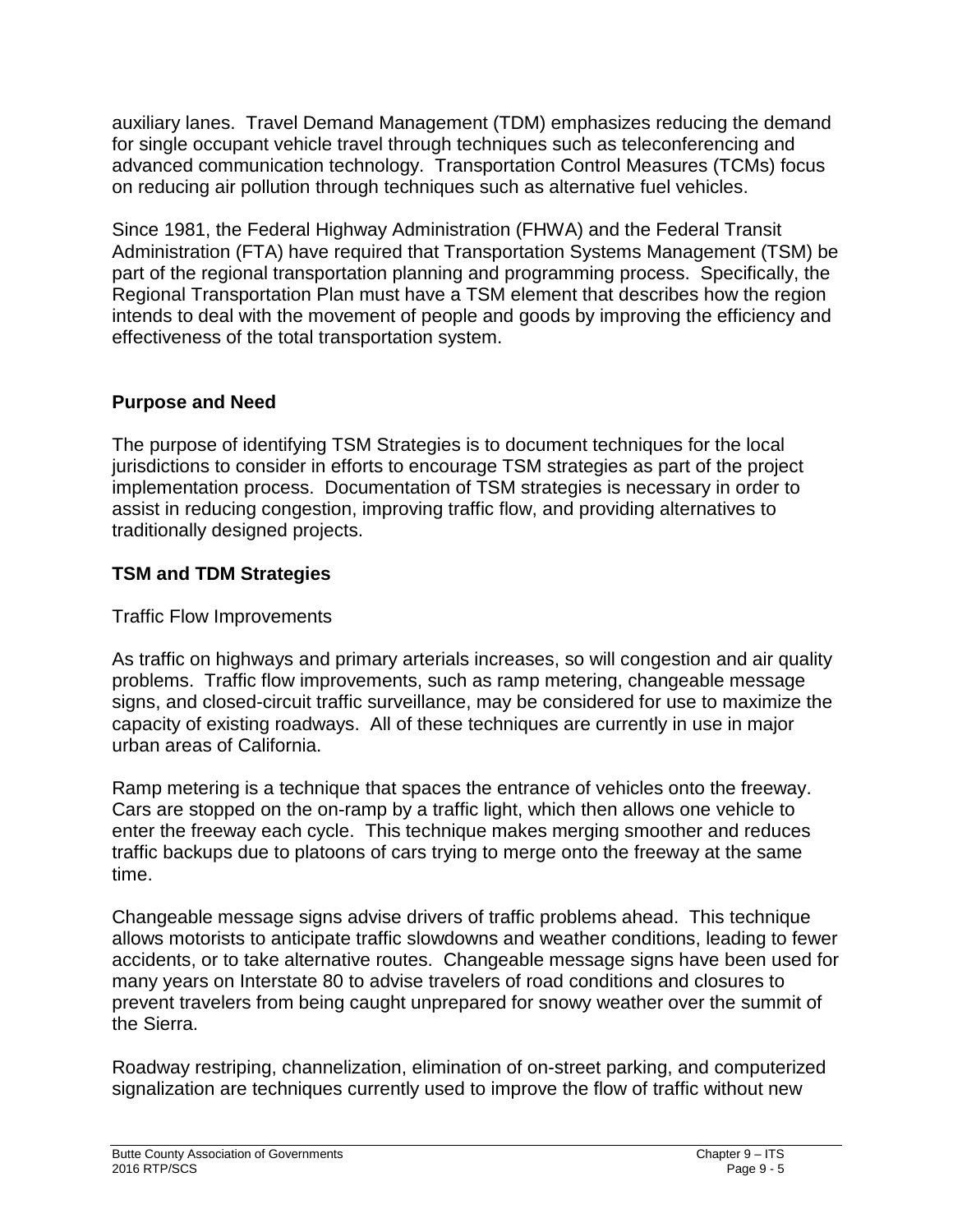road construction as well. Roadway restriping seeks to increase the number of lanes by reducing lane width, thus increasing traffic capacity. Channelization, which is often done in conjunction with restriping, adds turn lanes to busy roadways to eliminate traffic backups behind cars trying to make turns. Elimination of on-street parking is done to add lanes, and thus capacity, to heavily traveled roadways. In addition, traffic backups caused by vehicles entering or exiting on-street parking spaces is eliminated. Computerized signalization seeks to coordinate signal timing to smooth traffic flow. A local example of such traffic flow characterization would be the Esplanade in Chico.

#### **Transit**

Public transit service is provided by Butte County, and the cities of Biggs, Gridley, Oroville, Paradise, and Chico. Public transit service is the most widely used TSM measure in Butte County serving residents who depend upon transit for commuting to work, school, shopping, medical, and leisure. The Transit chapter provides a comprehensive overview of transit in Butte County. ITS types of projects include real time bus arrival utilizing text messaging at a bus stop. Each transit bus is equipped with AVL/GPS technology. During the 2016/17 fiscal year, BCAG will be developing a mobile app for smartphones to provide bus route location based on where the user is located and provide directions to find it.

## Ridesharing

The purpose of Ridesharing is to encourage the use of alternative transportation modes for traveling to work, school, personal trips, and recreation. The benefits of ridesharing are reduced single occupancy travel and improved air quality. Rideshare promotes all forms of alternative transportation including carpooling, vanpooling, transit, biking, and walking. Butte County residents can enter their commute information in a regional database to try to find carpooling partners.

## Transit Incentive Programs

Under agreement with CSU, Chico's Associated Students, Butte Regional Transit (B-Line) provides free transit trips to the students, faculty, and staff of CSU, Chico. The University, at a rate of \$265,000 based on estimated annual ridership at 325,000 trips. This program has been successful.

## Student Shuttle

During the academic year, B-Line has continued the operations of a Student Shuttle for students, faculty, and staff of CSU, Chico. The Shuttle has two routes that connect the university with the largest student housing areas.

Pedestrian and Bikeway Facilities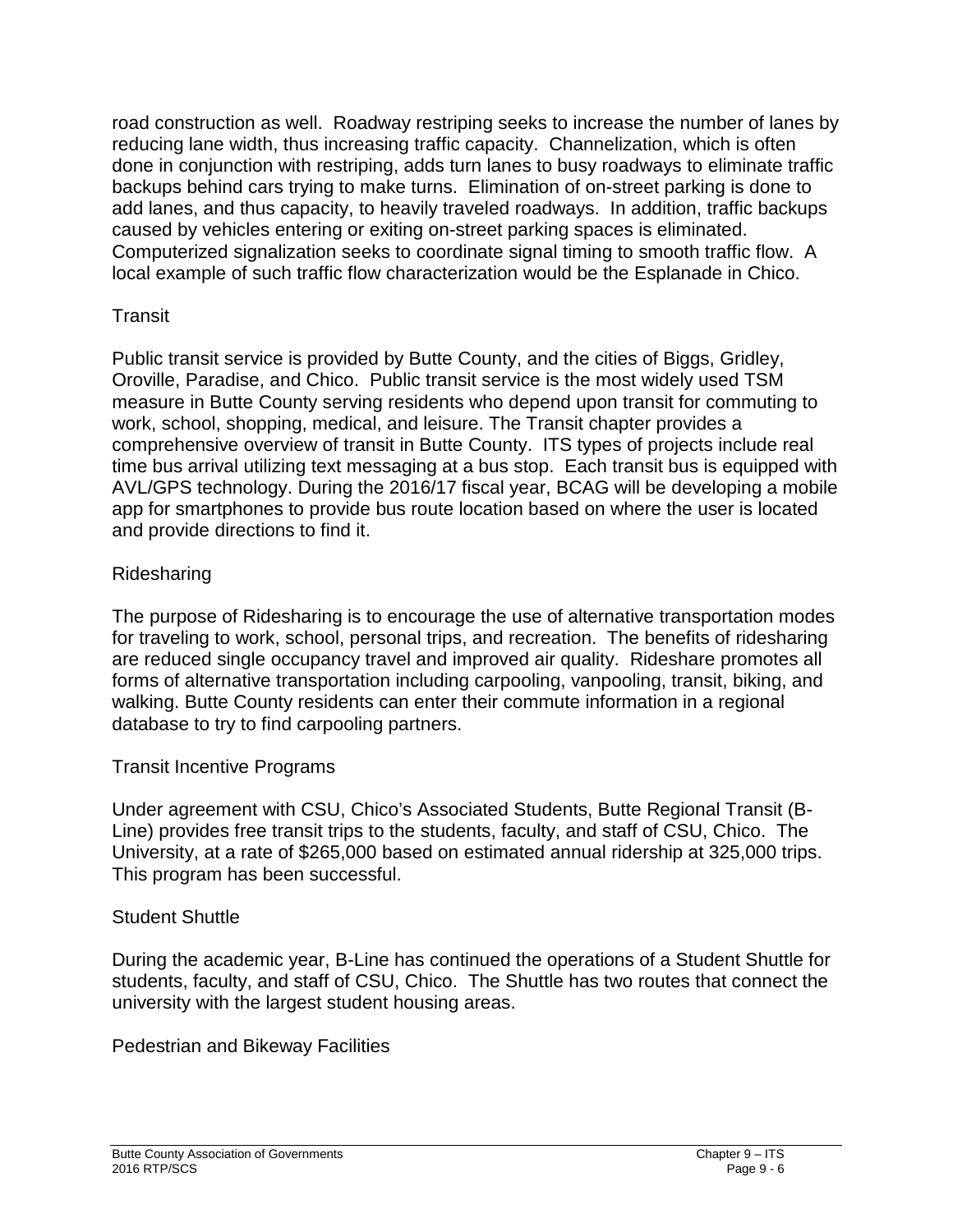By making these methods safer and more convenient, pedestrian and bikeway facilities make bicycling and walking more attractive as alternatives to the automobile. Most schools and many shopping areas and employers provide racks for bicycle parking. A complete description of existing and future pedestrian and bikeway facilities within Butte County is included in Chapter 7.

#### Park and Ride Lots

The purpose of park-and-ride lots is to provide a central meeting place adjacent to major travel routes where commuters can congregate and form carpools or catch buses for the remainder of the commute trip. Caltrans presently operates two park-and-ride lots in Butte County, with a total of 154 paved spaces available. The largest lot, located at the intersection of SR 99 and SR 32 in Chico, has 124 parking spaces. A B-Line bus stop located on Fir Street serves these riders. During the 2016/17 fiscal year, the City of Chico is reconstructing the operations at SR 99 and SR 32. Improvements include signal synchronization, increased bike and ped improvements and increased parking spaces for commuters. The other park-and-ride lot is located at the intersection of Nelson Avenue and SR 70 in Oroville and has 30 spaces. As gas prices have increased significantly, so has the demand for increased capacity at park and ride lots.

The City of Oroville developed an additional park-and-ride facility with Proposition 116 funds. The new Oroville facility at the corner of Montgomery and Oak Streets has space for 34 vehicles. In addition, the Town of Paradise opened a park-and-ride lot on the Skyway in August 1999. Funded mainly with Proposition 116 funds, the lot has space for 36 vehicles. A second park-and-ride lot is scheduled to be constructed in the 2012/13 fiscal year on Pearson Rd.

Telecommuting, Compressed Work Weeks and Flexible Work Hours

Telecommuting, compressed workweeks and flexible hours are employment-based techniques to reduce the number of work trips per week, or to transfer trips to reduce peak hour congestion. Telecommuting, or alternative work locations, allows workers to perform job duties at home or other locations, communicating with the main work center by modem, fax, or telephone as necessary. This alternative is especially attractive for workers in rural areas or those commuting long distances, and studies have shown telecommuters are up to 20% more productive.

Compressed workweeks increase the number of hours worked each day to squeeze a regular workweek into fewer workdays. A typical schedule could be four 10-hour workdays each week (4/10 schedule), or eight 9-hour days and one 8-hour day in two weeks (9/80 schedule).

Flexible hours do not reduce the number of work trips per week, but seek to reduce traffic congestion by shifting some trips out of the peak period. Employers using flexible hours may allow workers to vary time of arrival and departure daily, or may require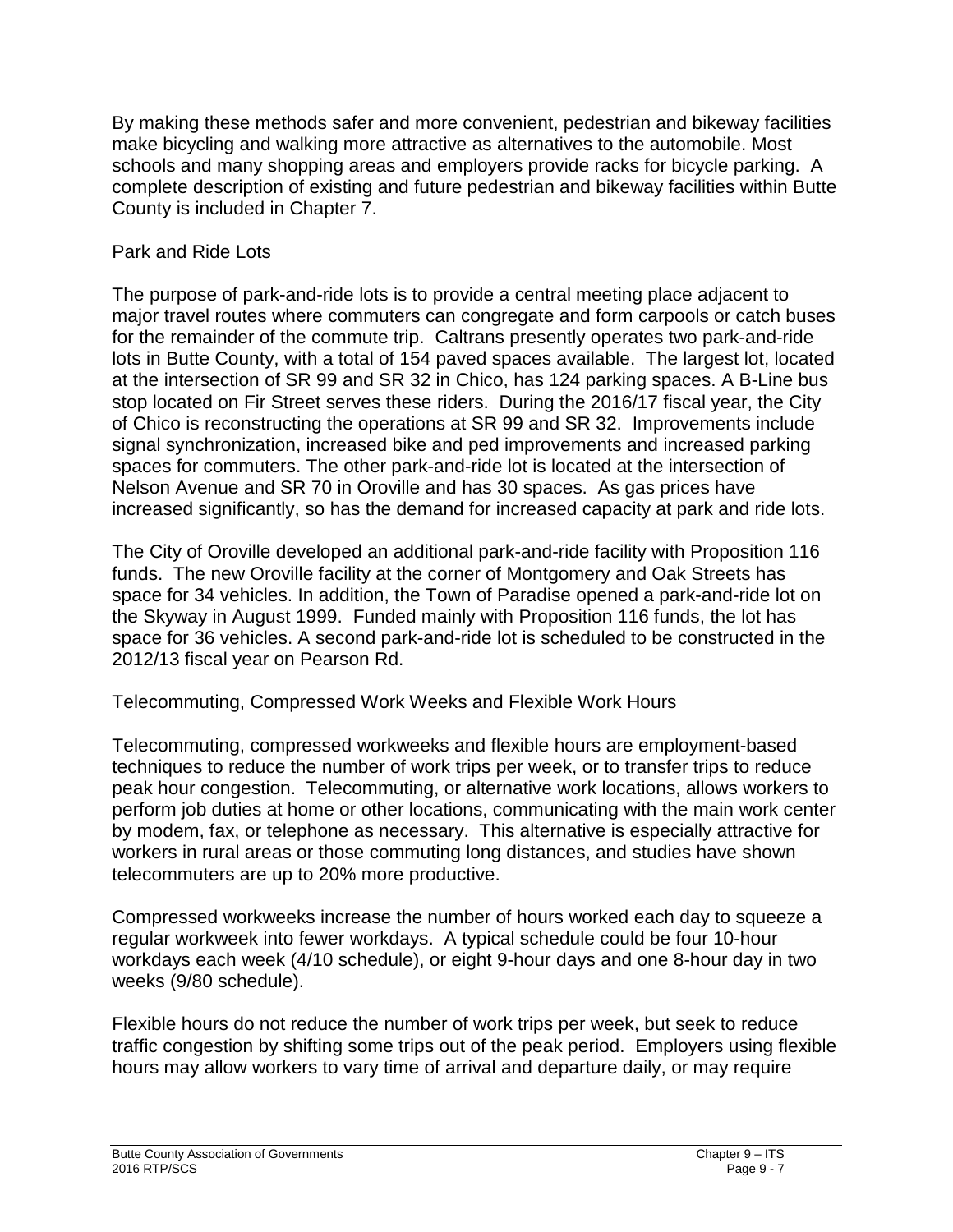workers to choose a specific schedule to meet the needs of the employer and employee. Many employers throughout the county use flexible hours. Teleconferencing

Teleconferencing is generally defined as meetings held by telephone or via video hookup to replace the need for traveling to meet in person. It is unknown how extensively this may be used by private firms in Butte County at present, although as the technology becomes more prevalent, use can be expected to increase accordingly.

Both Butte College and CSU, Chico provide telecourses. Telecourses provided by Butte College are generally prerecorded, then broadcast at specific times on the local cable station. Students only meet at the college a few times each semester for introductory information and to take tests. Telecourses provided by CSU, Chico are broadcast live on closed circuit television to satellite locations throughout the North Valley. From the satellite classrooms, students can speak with the instructor via telephone hookup as part of the lecture. Tests are taken at the satellite locations and mailed back to the instructor.

#### Alternative Fuels

Alternative fuels are used to power motor vehicles while reducing the impacts to air quality. Some of the more common alternative fuels currently in use include methanol, propane, compressed natural gas, and electricity.

Butte Regional Transit has compressed natural gas (CNG) fueling stations in Chico, Oroville, and at the Butte County offices. Currently there are 30 CNG fueled vehicles using these stations.

#### Mixed Land Use

Land use strategies commonly used in the last forty years place single family residential uses, shopping areas, low-income housing, schools, and employment centers each in separate areas, often enclosed and distant from each other. As a result, individuals must use cars to get to the places they need to go. With mixed land use techniques, houses, shops, schools, and employers are integrated. Examples of mixed land use include apartments located over shops, shopping areas, and professional offices integrated into residential neighborhoods, and affordable "granny units" in single family residential areas. The placement origins and destinations of travel closer together allows for much more feasible alternative transportation.

Mixed land use is evident in many of the jurisdictions. The downtown areas of Chico, Gridley, Oroville, and Biggs, which include shopping and employment, are surrounded by residential areas, which include both single and multiple family housing. The Town of Paradise has many instances of residential, shopping, and professional office integration throughout the area.